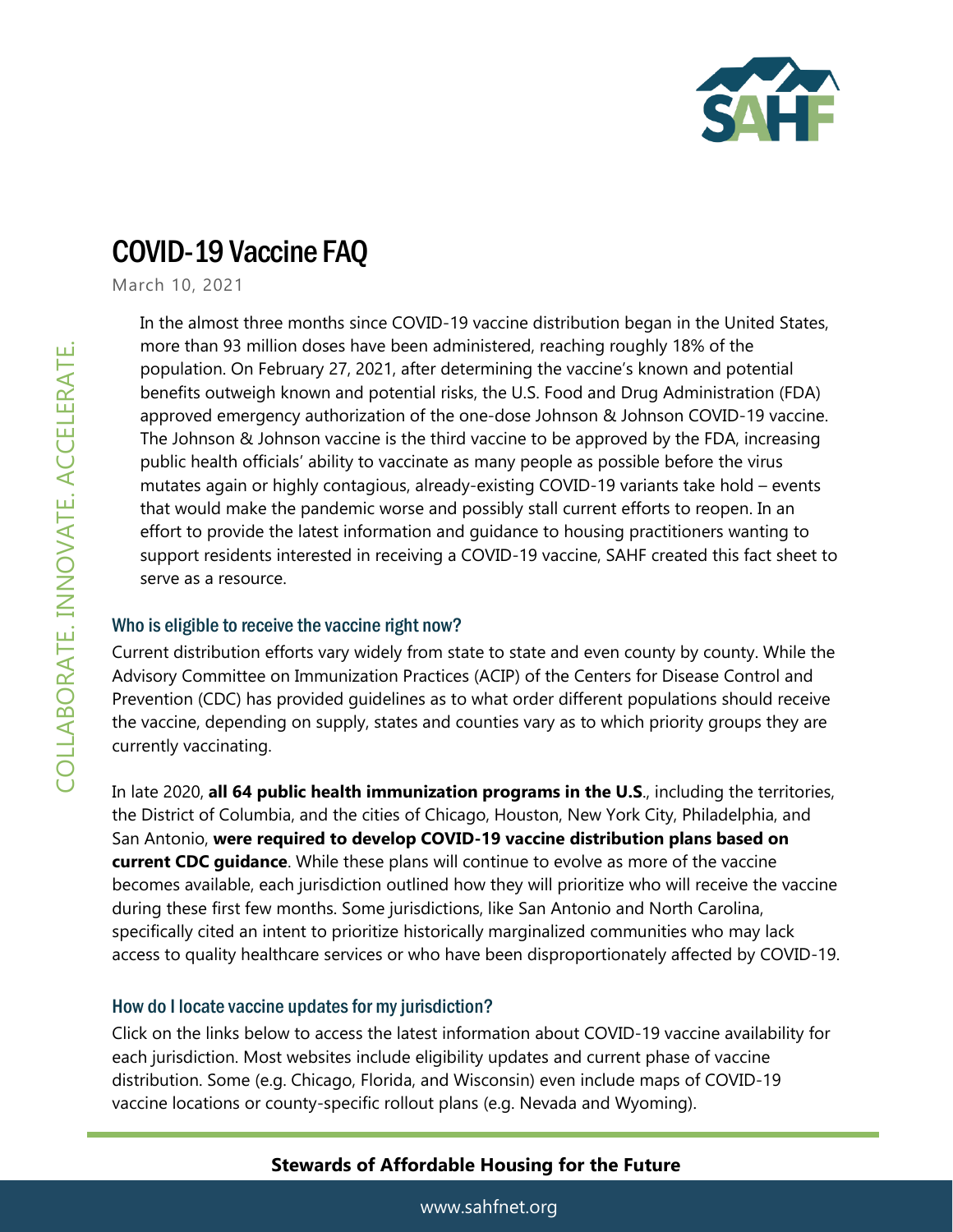

| Alabama                            | <u>Alaska</u>           | American<br>Samoa    | Arizona              | <b>Arkansas</b>          | California                     |
|------------------------------------|-------------------------|----------------------|----------------------|--------------------------|--------------------------------|
| Chicago                            | Colorado                | Connecticut          | Delaware             | District of<br>Columbia  | Florida                        |
| Georgia                            | Guam                    | Hawai'i              | Houston              | Idaho                    | <b>Illinois</b>                |
| Indiana                            | Iowa                    | <b>Kansas</b>        | <b>Kentucky</b>      | Louisiana                | <b>Maine</b>                   |
| <b>Marshall Islands</b>            | <b>Maryland</b>         | <b>Massachusetts</b> | <u>Michigan</u>      | <b>Micronesia</b>        | Minnesota                      |
| <b>Mississippi</b>                 | <b>Missouri</b>         | Montana              | <b>Nebraska</b>      | <b>Nevada</b>            | <b>New</b><br><b>Hampshire</b> |
| <b>New Jersey</b>                  | <b>New Mexico</b>       | <b>New York</b>      | <b>New York City</b> | <b>North</b><br>Carolina | <b>North</b><br>Dakota         |
| <b>Northern</b><br>Mariana Islands | Ohio                    | Oklahoma             | <b>Oregon</b>        | <b>Palau</b>             | <b>Pennsylvania</b>            |
| Philadelphia                       | Rhode<br>Island         | <b>Puerto Rico</b>   | San Antonio          | South<br>Carolina        | South<br>Dakota                |
| <b>Tennessee</b>                   | <b>Texas</b>            | Utah                 | Vermont              | <u>Virgin Islands</u>    | <u>Virginia</u>                |
| <b>Washington</b>                  | West<br><u>Virginia</u> | Wisconsin            | <u>Wyoming</u>       |                          |                                |

## When will the vaccine be eligible to everyone?

As of March 9, 2021, Alaska is the first state who has opened vaccine eligibility to all residents and workers who are 16 years of age or older. The timeline for other states is unknown, with some health experts predicting that widespread vaccine eligibility in the U.S. may occur by summer 2021. As vaccine availability increases, more people will be able to be vaccinated.

Where can I find the most up-to-date national data on COVID vaccine administration and delivery? CDC updates their [COVID vaccinations tracker](https://covid.cdc.gov/covid-data-tracker/#vaccinations) daily by 8 PM Eastern Time. The tracker also provides data on doses administered by type (e.g. Pfizer-BioNTech, Moderna, Johnson & Johnson) and by state or territory (as reported to CDC).

## Why have some 202 properties been able to host onsite COVID-19 vaccination clinics?

Through the Pharmacy Partnership for Long-term Care (LTC) Program, CDC is partnering with CVS, Walgreens, and Managed Health Care Associates, Inc. (MHA) to offer onsite COVID-19 vaccination services for residents of nursing homes, assisted living facilities, and "similar congregate living setting for individuals older than 65 years of age". Owners of 202 properties who were interested in hosting a vaccination clinic through this program had the opportunity to

# **Stewards of Affordable Housing for the Future**

www.sahfnet.org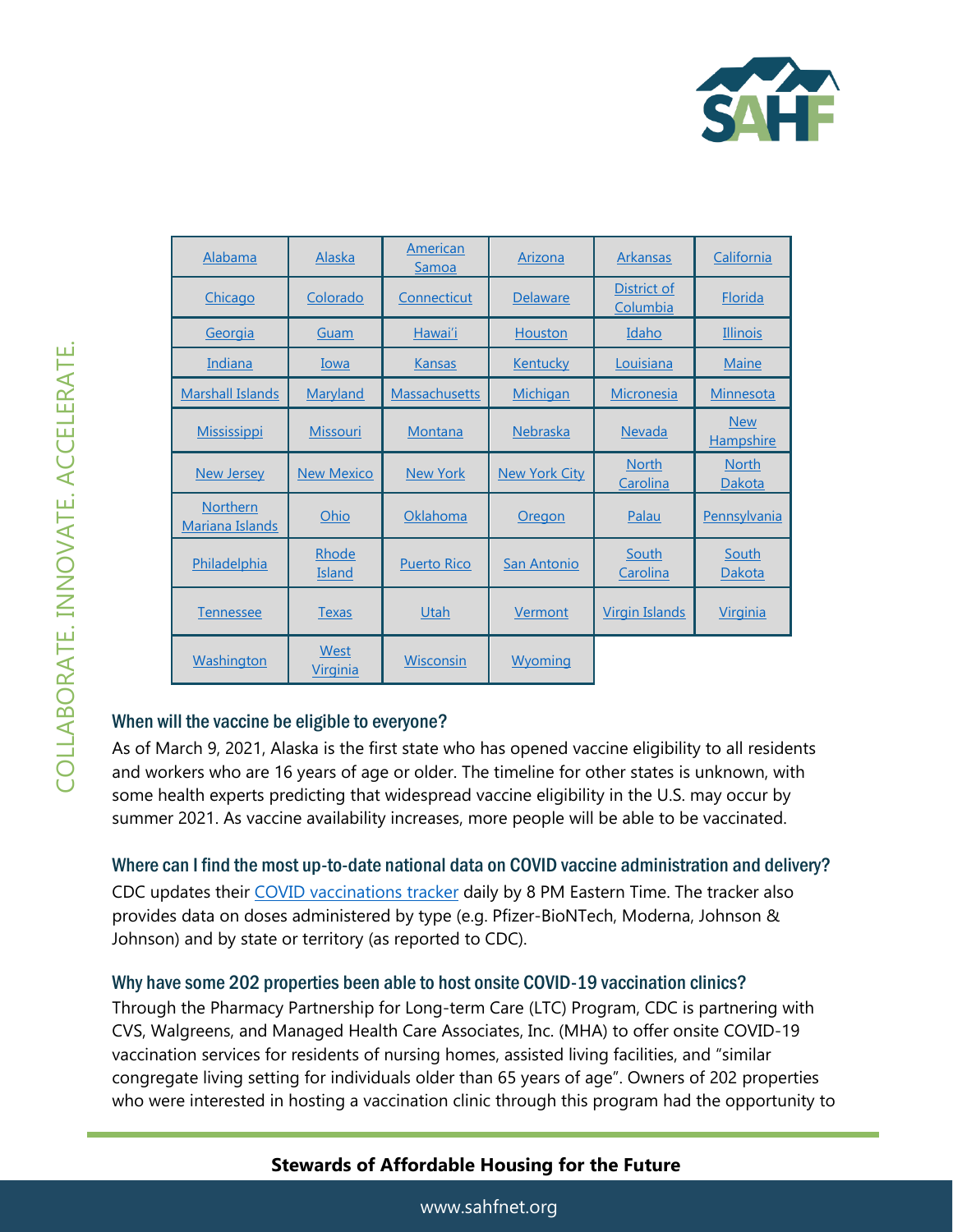

sign up for the program in November 2020. However, per the CDC, enrollment in the program is not an order for vaccine or a guarantee of vaccination services. Enrolling a 202 property simply signaled that your facility is willing to receive vaccines from CVS, Walgreens, or a participating MHA pharmacy once the vaccine became available **and if** your facility is eligible to receive COVID-19 vaccine under ACIP recommendations. In many places, eligibility is determined at the county level and may even vary county by county.

As more vaccines become available, CVS, Walgreens, or a participating MHA pharmacy will reach out directly to your facility/ property to schedule and coordinate onsite vaccination clinics. In some jurisdictions, health departments, federally qualified health centers (FQHCs), and hospitals have also been reaching out to housing providers and other community partners to host clinics or connect residents to local vaccination campaigns as vaccine administration capacity and supply grows. This type of outreach varies widely by jurisdiction.

For more information about Pharmacy Partnership for Long-term Care Program, go to the [CDC](https://www.cdc.gov/vaccines/covid-19/long-term-care/pharmacy-partnerships.html)  [website.](https://www.cdc.gov/vaccines/covid-19/long-term-care/pharmacy-partnerships.html) LeadingAge has also put together information about the program in their **FAQs** and [Resources on COVID-19 Vaccines and Issues Surrounding Vaccinations fact sheet,](https://www.leadingage.org/sites/default/files/FAQs%20and%20Resources%20on%20COVID-19%20Vaccines%20-%20Dec%2015.pdf?_ga=2.28138809.440668305.1608326018-1299238543.1606690566) staring on page 4.

## In the meantime, what information can I provide residents? Do they have to continue with other COVID precautions, such as wearing a mask and staying at least 6 feet away from others, if they have already been fully vaccinated?

Immunization with a safe and effective COVID-19 vaccine is a critical component of the United States' strategy to reduce COVID-19-related illnesses, hospitalizations, and deaths and to help put an end to the pandemic. Even as people get the vaccine, it will be important for everyone to continue to use all the tools available to help stop this pandemic, like **covering their mouth and nose with a mask, washing their hands, staying at least 6 feet away from others, staying away from crowds, and avoiding poorly ventilated spaces**. This is especially important in the following situations, and as others wait to get their COVID vaccine:

- in a public setting;
- when gathering with unvaccinated people from more than one other household; or
- when visiting with an unvaccinated person who is at increased risk of severe illness or death from COVID-19 or who lives with a person at increased risk.

You may direct residents to the state and local public health resources above or [CDC's COVID](https://www.cdc.gov/coronavirus/2019-ncov/vaccines/index.html)-[19 vaccine webpage](https://www.cdc.gov/coronavirus/2019-ncov/vaccines/index.html) to learn more. The Public Health Communications Collaborative, a

# **Stewards of Affordable Housing for the Future**

www.sahfnet.org